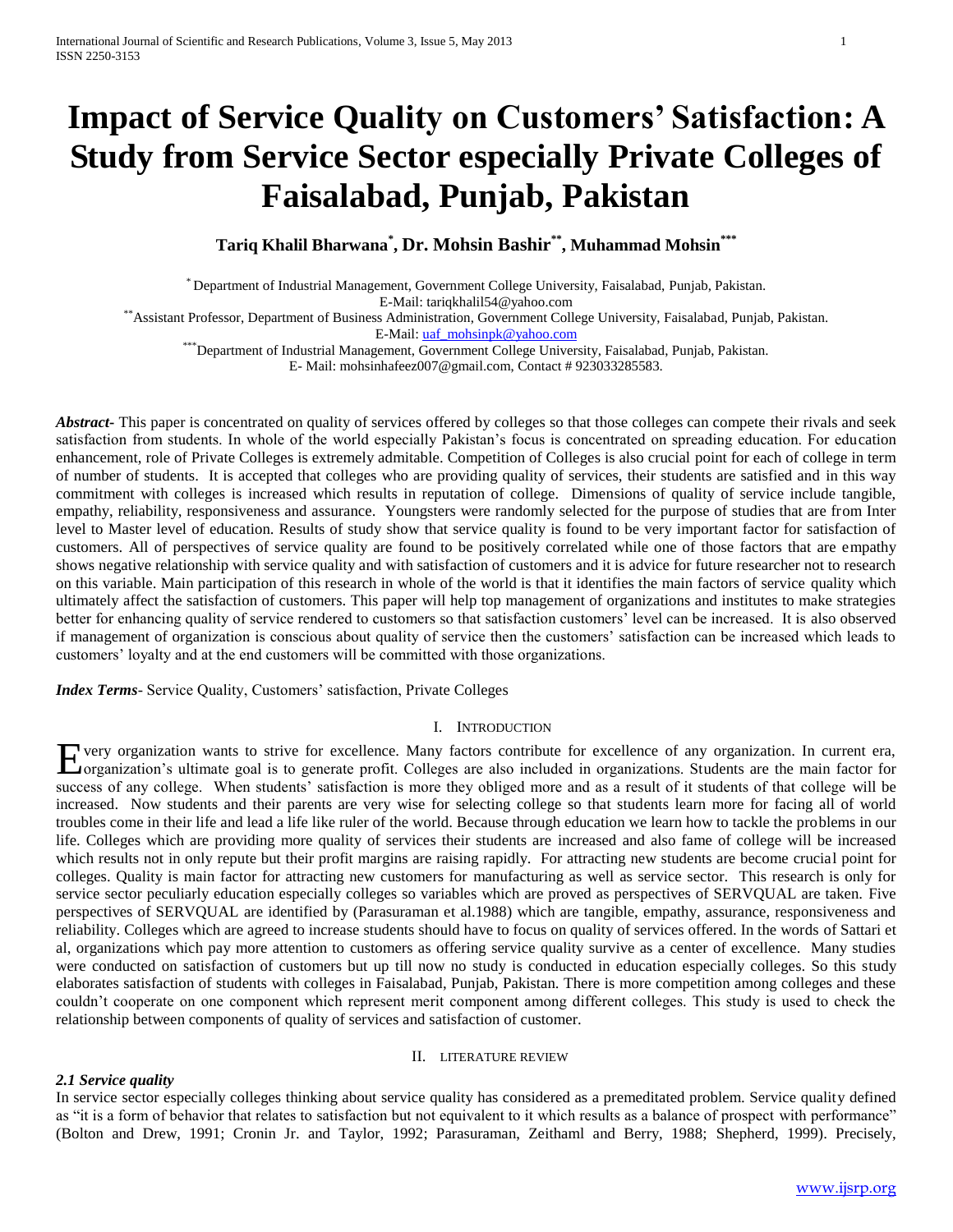SERVQUAL can be described as "thinking-minus-hopes" through depth support of service quality (Parasuraman, Zeithaml and Berry, 1991). Other researchers defined quality as "it is a degree to which any service fulfills customer's requirements or hopes (Dotchin  $\&$ Oakland, 1994; Lewis & Mitchell, 1990). It is also thinked as "it is the thinking of customer about inadequacy or supremacy of services (Zeithaml, Berry, & Parasuraman, 1990). From customers' point of view, five factors of SERVQUAL are found by Sureshchandar, Rajendran, and Anantharaman (2003). Those are:

a) Foundation service

- b) Service delivery as a Human element
- c) Non-human element
- d) Service Tangibles
- e) Societal dependability

 In the early hours, researchers has been elaborated SERVQUAL as " It is an outline of manner which comes due to the difference between customers' hopes about any service received and thinking about service being received (Parasuraman, Zeithaml, & Berry, 1988). As a view of Grönroos (1983), SERVQUAL consists of two elements – practical quality ("what" is proceed) and efficient quality ("how" is proceed). As a conventional approach, consumers' expected service quality is difference between actual performances and hopes (Grönroos, 1984; Parasuraman et al., 1988). Commonly measures used for dealing this factor are SERVPERF and SERVQUAL (Zeithmal et al., 1993; Cronin and Taylor, 1992), both are used to identify different perspectives in most analysis of banking sector (Oppewal and Vriens, 2000; Bahía and its aptitude for organize purpose to expand them (Subramaniam and Youndt, 2005; Santos-Rodrigues et al., 2010). So, intangibles can differentiate those values which are offered to different customers. Rational capital form can be taken into consideration for thinking about factors determining quality, satisfaction and image. Definition of rational capital is as "it is the series of subtle resources which directly shows in financial statement of any firm, creation of exact value or can be do in upcoming (Ding and Li, 2010). As a result of concept studied in detail by Alama et al. (2006), rational capital is the combination of four elements: human, relational, organizational and technological capital. These factors are explained by Bueno et al. (2008) as follows:

**Human capital:** It is a capital of human characteristic and accepts both contemporary abilities (awareness, skills and behavior) and the capabilities of teams and individuals for learning and conception.

**Technological capital:** It is hi-tech intangibles which are indulged in doing the functions and tricks for production processes or rendering of services for any firm. It also consists of endeavors for examine, improvement and modernism, industrial personal qualities of technological, logical and business possessions (Bueno et al, 2008).

**Organizational capital:** A series of casual and official intangibles which makes process of any organization. Elements of organizational capital are activities, traditions and compositions.

**Relational capital:** It is the link build by any firm with agents within its environment. Environment includes customers, suppliers, associate members, competitors, the general public, institutions etc. All of elements of rational capital are explained in these elusive factors.

**1. Attention to customers**: It is the part of human capital. It includes effectiveness and efficiency of college employees when serving to the present students. It also includes convenience, liability and proficiency.

**2. Organizational efficiency**: It is the part of capital of any firm. It is related to efficiency in procedure of college e.g. simple and takes less time for permission about services demanded by customers, take care of customers within appropriate time.

**3. Web efficiency:** It is the division of technological capital. It is related to efficiency of web podium, online service and steadiness of availability of web pages of college. The degree of easy to use and security of web page is also include in it.

**4. Personalization**: It is the part of relational capital of a firm. It consists of choice of services of college for fulfilling customer's needs by providing some special payback to current students. It also includes promotional paybacks any college offers as alliances with other college e.g. better points or any other service provide as to interest of customers. Personalization can also be defined as "any service adapted to fulfill demands of individual customer" (Ball et al., 2006; Vesanen, 2007). Form also consists of these factors:

**Physical equipment**: It refers to material transportation and equipment which make it possible to provide appropriate concentration to students at college.

SERVQUAL is affected by four factors of which three are intangible including attention to customer, organizational efficiency and web efficiency but one is physical equipment that's called tangible. All these factors have affected the picture identified by customers which has indirect effect on satisfaction and direct effect on loyalty. As a concept of intangible elements of human capital and from banking experts on service quality attention of customers have image which urge confidence. Bitner and Hubert (1994) think about service quality as "a customer thinking about superiority of the performance of services."

## *2.2 Service Quality Perspectives*

Five perspectives of service quality have been identified by Parasuraman et al. (1988). These are empathy, reliability, responsiveness, assurance and tangibles which connect particular service character with hopes of customers.

- (a) **Tangibles** corporal impression of human resources, conveniences and equipments
- (b**) Empathy** more attention towards things individually and concern about them
- (c) **Assurance** employee's awareness and politeness and their potential to deliver faith and self-belief
- (d) **Reliability** potential of institute, organization and employees to carry out service in promised and correct way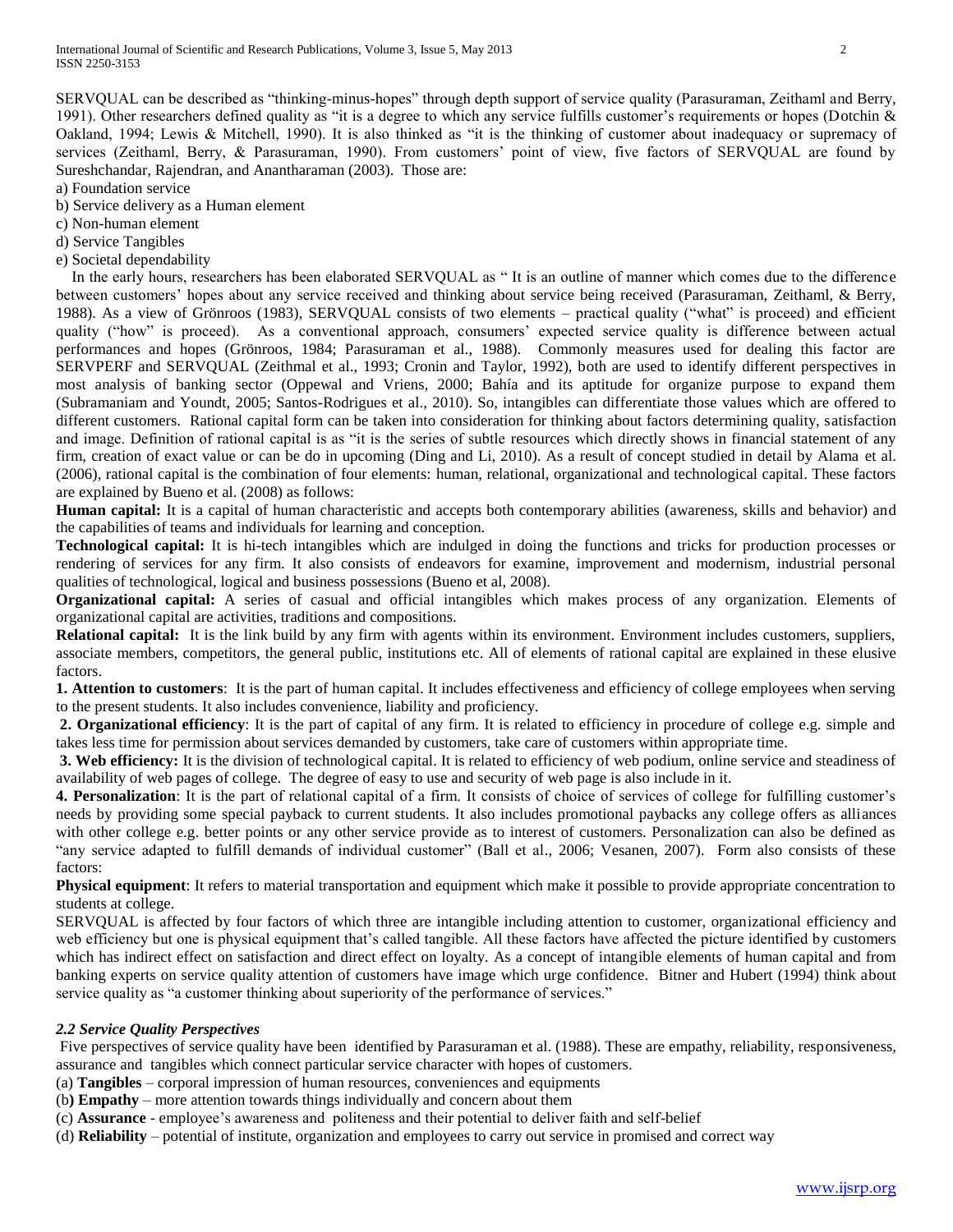(e) **Responsiveness** – willingness of employees to help customers when they needed and deliver quick service to them. Asubonteng, McCleary and Swan (1996) discussed in their research that service quality scope is changed from one industry to another industry. As an example**,** Kettinger and Lee (1994) found four perspectives in their study about quality of information system that have not material perspective. Cronin and Taylor (1992) identified one-factor depth as a combination of five factor s'measure introduced by Parasuarma et al., (1988). After inspection of all of evidence it can be concluded that definition of SERVQUAL provided by Sureshchandar et al. (2003) is as which is provided by Parasuraman et al., (1988). For this research, I have used five perspectives of SERVQUAL provided by Parasuarman et al., (1988).

#### *2.3 Customers' Satisfaction*

Customers' satisfaction is defined through different perspectives (Egert and Ulaga, 2002; Srijumpa et al., 2007). It is considered as "the feeling of welfare resulted from experience of use" (Lévy and Varela, 2006). At another phase, customer satisfaction is the response of completion of consumers' needs. It is considered as a service characteristics or service itself which gives a happy fulfillment of consumption-related factors (Zeithaml and Bitner, 2000). As discussed by ACSI (American Customer Satisfaction Index) form in Fornell et al's (1996) that "customer satisfaction is greater quality-pull than price-pull and value-pull." From the translation of many researchers it was observed that satisfaction is a sense of feeling which comes from a procedure of interpreting and judging what is received as a result of expectation as an inclusion of wishes and requirements coupled with the purchase and purchase choice (Armstrong & Kotler, 1996). From point of view of Wang, Lo and Yang (2004) cumulative satisfaction is used more as compared to definite satisfaction for evaluation of performance of any firm and attitude of customer. Focus of this paper is on cumulative satisfaction because on customers' satisfaction most of studies have done.

 It is stated by Bitner and Zeithaml (2003) that "satisfaction is estimation of customers of a service or product either those fulfill their hopes and requirements. As defined by Boselie, Hesselink and Wiele (2002) satisfaction is an affective and positive form which comes as a result from the appreciation of all of aspects of working of party in relation with another. Two aspects of satisfaction of customers have been inspected by previous researchers: definite transaction satisfaction and cumulative satisfaction (Andreassen, 2000).

 It is discussed by Giese and Cote (2000) as an evaluative concept that satisfaction is the analysis by consumer effectively. As a definition of (Oliver, 1993) it is the thinking of customer accomplishment of demands, objectives and requirements. In different areas, satisfaction of customer is mostly known and conventional concept. Different areas include economics, consumer research, marketing, economic psychology and welfare-economics. Literature of service management persuade that satisfaction of customer is conclusion of a thinking of customer about the value received in any links or transaction about SERVQUAL where service quality in terms of acquisition, cost of customer and price (Blanchard and Galloway, 1994; Heskett et al., 1990). It relates to hope value from links or transactions with combination of competing suppliers (Zeithaml et al., 1990).

 Literature of service management argues that customers' satisfaction affects loyalty of customers which automatically influences profitability. Researcher for this theory include (Rust, et al. (1995); Schneider and Bowen (1995); Anderson and Fornell (1994); Heskett et al. (1994)**;** Storbacka et al. (1994); Gummesson (1993); and Zeithaml et al. (1990) Reicheld and Sasser (1990); Heskett et al. (1990)**.** Above mentioned researchers explain the relationship between profitability, satisfaction and loyalty. Examination of link as a result of calculating statistically by Nelson et al. (1992) who explain link between satisfaction and retention of customers in banking especially in retail banking Rust and Zahorik (1993).

#### *2.4 Service quality and customers' satisfaction*

Link between satisfactions of customers is provided by theoretical basic knowledge of SERVQUAL. SERVQUAL is now discussed as difference between thinking and hopes of service of customer. Literatures presented in past years criticized on model of service quality (Brown, Churchill Jr. and Peter, 1993; Buttle, 1996).

Firstly, proof about service quality disconfirmation prototype was little which evaluate service quality of customers (e.g. contrast between actual performance of service and hopes of service).

**Secondly**, SERVQUAL based on hopes-disconfirmation form which is improper as compared to behavioral for SERVQUAL. It is explained by Cronin Jr. and Taylor as "It is a hurdle to call service quality as a behavior."

**Thirdly**, SERVQUAL didn't attract the movements of changing hopes (Buttle, 1996). In measuring of SERVQUAL as an improper base was considered as "Hopes-minus-performance" (Cronin Jr. and Taylor, 1994). As a thinking of Teas (1993) that idea of hope of service quality should have to distinguish valued shortcoming (e.g. hopes as expected to measure service quality were not as much) thinking minus hopes measurement outline of SERVQUAL was deluded point of thinking about customers of service quality. So, he intimated that measure of eliminating the hopes could advance in value form of the SERVQUAL which is basically trust on the component of thinking. However, by arguments of Cronin for the betterment rely on only performance and measure of service quality when comparison is made to the "thinking minus hopes" measures (Cronin Jr. and Taylor, 1994).

## III. CONCEPTUAL FRAMEWORK

#### *3.1 Hypothesis for the research*

**H**1: There is a positive and significant relationship between SERVQUAL and customers' satisfaction

**H**2: There is a positive relationship between tangibles and customers' satisfaction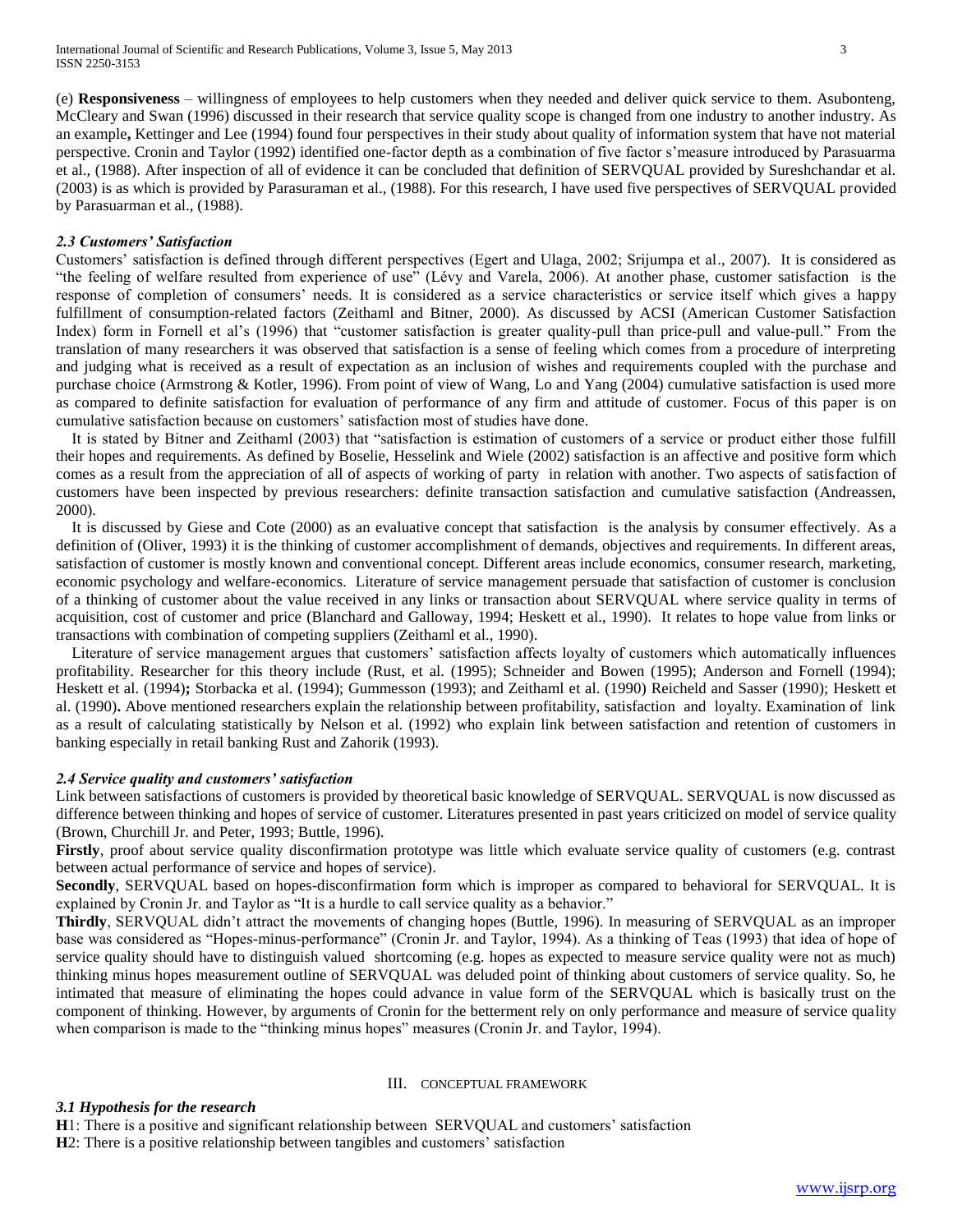International Journal of Scientific and Research Publications, Volume 3, Issue 5, May 2013 4 ISSN 2250-3153

- **H**3: Empathy is positively correlated with customers' satisfaction
- **H**4: There is a positive relationship between assurance and customers' satisfaction
- **H**5: Responsiveness is positively related with satisfaction of customers
- **H**6: There is a positive and significant relationship between reliability and customers' satisfaction



IV. RESEARCH METHODOLOGY

#### *4.1 Sample*

Most of population of Pakistan is comprised of youth. In colleges all are youth students are admitted. This research is based on data taken from students of colleges. The reason for choosing students of colleges is that they are all wise and respond correctly as compared to others respondents. After taking results of this research colleges will be in position for adapting strategies suggested by researcher. All of youth students give more emphasis on quality provided by college. 185 youngsters were chosen from different colleges and questionnaires were administered personally. 150 questionnaires were return back with 81.08% response rate.

#### *4.2 Instrument and measurement*

For measuring dimensions of SERVQUAL, instrument was taken from research of Tung Lai (2004). Service quality includes tangibles, assurance, empathy, responsiveness and reliability. Instrument used for customers' satisfaction is taken from research work of (Yu et al. 2005) and (Syed Saad Andaleeb and Carolyn Conway, 2010). Questionnaire consists of 26 Question excluding demographic variables of respondents e.g. Gender, age, experience and qualification etc. Variable excluding demographic were measured on 5 point Likert scale.

## *4.3 Data Analysis*

The survey research was started to check satisfaction of students with colleges of Faisalabad, Punjab, Pakistan. Primary data was gathered from students of different colleges. The data was entered in Microsoft Excel 2007 and analysis is done through using of SPSS Version 19.0.

#### V. RESULTS

 Table 1 shows Mean and Standard Deviation for satisfaction, service quality and dimensions of service quality. 5 point Likert scale instrument was used which ranging from strongly agree to strongly disagree. Average score of SERVQUAL dimensions depicts that respondents are less satisfied with dimension empathy whereas with tangibles, assurance, responsiveness and reliability are more satisfied. The Mean Score of satisfaction shows that up to some extent people are satisfied with colleges' service quality.

 For testing Correlation, Pearson's Co-efficient of Correlation is used. Table 2 shows relationship between satisfaction, Service quality and service quality dimensions. The results shows that SERVQUAL has positive and significant relationship with satisfaction  $(r=0.570, p<0.01)$ . This peculiar judgment confirms Hypothesis H1 that SERVQUAL is positively correlated with customers' satisfaction. The dimension Tangible has a significant relationship with satisfaction of customer ( $r=0.446$ ,  $p<0.01$ ). This specific discovery confirms Hypothesis H2 which shows there is a positive relationship between satisfaction and tangibles. The dimension Empathy of SERVQUAL depicts a negative link with the customers' satisfaction (r=-0.328, p<0.01). This peculiar judgment not confirms Hypothesis H3 that Empathy is positively correlated with customers' satisfaction. Assurance, the dimension of service quality represent a significant and positive relationship with customers' satisfaction  $(r=0.599, p<0.01)$ . This peculiar result confirms the H4 that assurance has significant and positive relation with satisfaction of customers. The dimension of SERVQUAL is also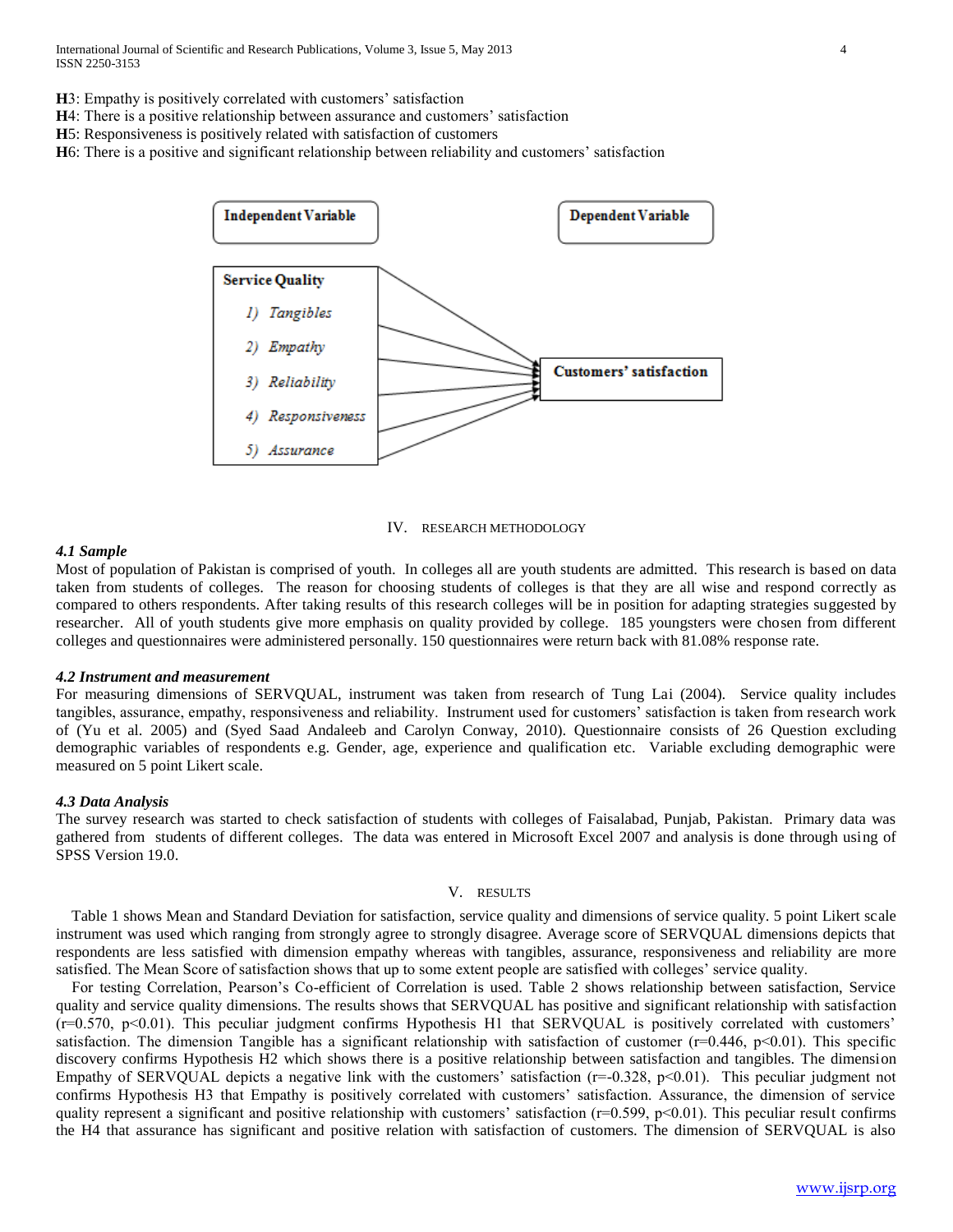responsiveness which represents a significant and positive relationship with satisfaction of customer  $(r=.431, p<0.01)$ . This specific kind of finding confirms the Hypothesis H5 that responsiveness, a dimension of SERVQUAL also has a significant and positive relationship with satisfaction of customers. There is a positive and significant relationship between reliability and customers' satisfaction  $(r=0.570, p<0.01)$ . It has confirmed H6 that reliability has a positive and significant relationship with customers' satisfaction.

 Regression analysis is also calculated to check whether SERVQUAL is an interpreter of satisfaction of customers or not. Results of regression are shown in Table 3.

Table 3 represent that there is a low percentage of variation due to variables studied for satisfaction. Satisfaction is elaborated by variable entered in equation (R-Squared = 32.4%, Adjusted Rate Squared = 32%). So, 32% variation is explained by SERVQUAL which is measured by 5 dimensions in satisfaction. Other score for it is given in Table 4.

## VI. DISCUSSIONS

 The given score depicts that students are up to some extent satisfied with quality of service provided by colleges. Assurance and tangible have greater score than other perspectives of SERVQUAL while empathy has lowest score. On the other hand, Correlation represent that four perspectives of SERVQUAL including tangibles, responsiveness, assurance and reliability are positively associated with satisfaction and one perspective which is empathy negatively linked with satisfaction. So in future there is no need to conduct research on variable Empathy. All of perspectives of SERVQUAL have a significant relationship with customers' satisfaction. The regression analysis shows that in satisfaction of customer 28% change comes due to service quality and its perspectives and other changes comes due to some other variables.

## VII. FUTURE IMPLEMENTATION OF THE STUDY

 This study is conducted only on service sector particularly education especially colleges. By broadening its scope other services must be included in this study. This study will provide commands to upper level management of colleges that they must follow and enhance quality of service by paying attention towards such kind of things. They have focused on all of perspectives of service quality i.e. Tangibles, responsiveness, reliability and assurance. If colleges want to improve then they have to make strategies keeping in mind the perspectives of quality of service so that receive productive results of the strategies. In this way, colleges compete others even become successor by focusing on perspectives of quality of service and such like factors.

## VIII. LIMITATIONS OF THE STUDY

This research is limited up to only service sector especially colleges. Other service sector can also show different results.

## APPENDIX

## **Descriptive Statistics**

## **Table 1: Average Mean and S.D. for Service quality, its perspectives and Customer satisfaction**

|                 | Mean   | <b>Standard Deviation</b> |
|-----------------|--------|---------------------------|
| <b>SERVQUAL</b> | 2.3958 | .32925                    |
| Tangibles       | 2.0350 | .47153                    |
| Empathy         | 3.6173 | .70012                    |
| Assurance       | 2.0805 | .64086                    |
| Responsiveness  | 2.0683 | .56006                    |
| Reliability     | 2.1787 | .57889                    |
| Satisfaction    | 1.3200 | .42851                    |

## **Table 2: Relation among SERVQUAL, its perspectives and customer satisfaction**

|           |                                                    | <b>SERVQUAL Tangibles</b> |             |            |          | <b>Empathy Assurance Responsiveness</b> | <b>Reliability</b> |
|-----------|----------------------------------------------------|---------------------------|-------------|------------|----------|-----------------------------------------|--------------------|
| Tangibles | Pearson Correlation.683 <sup>**</sup>              |                           |             |            |          |                                         |                    |
|           | $Sig. (2-tailed)$                                  | .000                      |             |            |          |                                         |                    |
| Empathy   | Pearson Correlation-.064 <sup>**</sup>             |                           | $-313^{**}$ |            |          |                                         |                    |
|           | Sig. (2-tailed)                                    | .436                      | .000        |            |          |                                         |                    |
| Assurance | Pearson Correlation.802 <sup>**</sup>              |                           | $.587^{**}$ | $-.379***$ |          |                                         |                    |
|           | Sig. (2-tailed)                                    | .000                      | .000        | .000       |          |                                         |                    |
|           | Responsivene Pearson Correlation 776 <sup>**</sup> |                           | $.455***$   | $-315$ **  | $.589**$ |                                         |                    |
| <b>SS</b> | $Sig. (2-tailed)$                                  | .000                      | .000        | .000       | .000     |                                         |                    |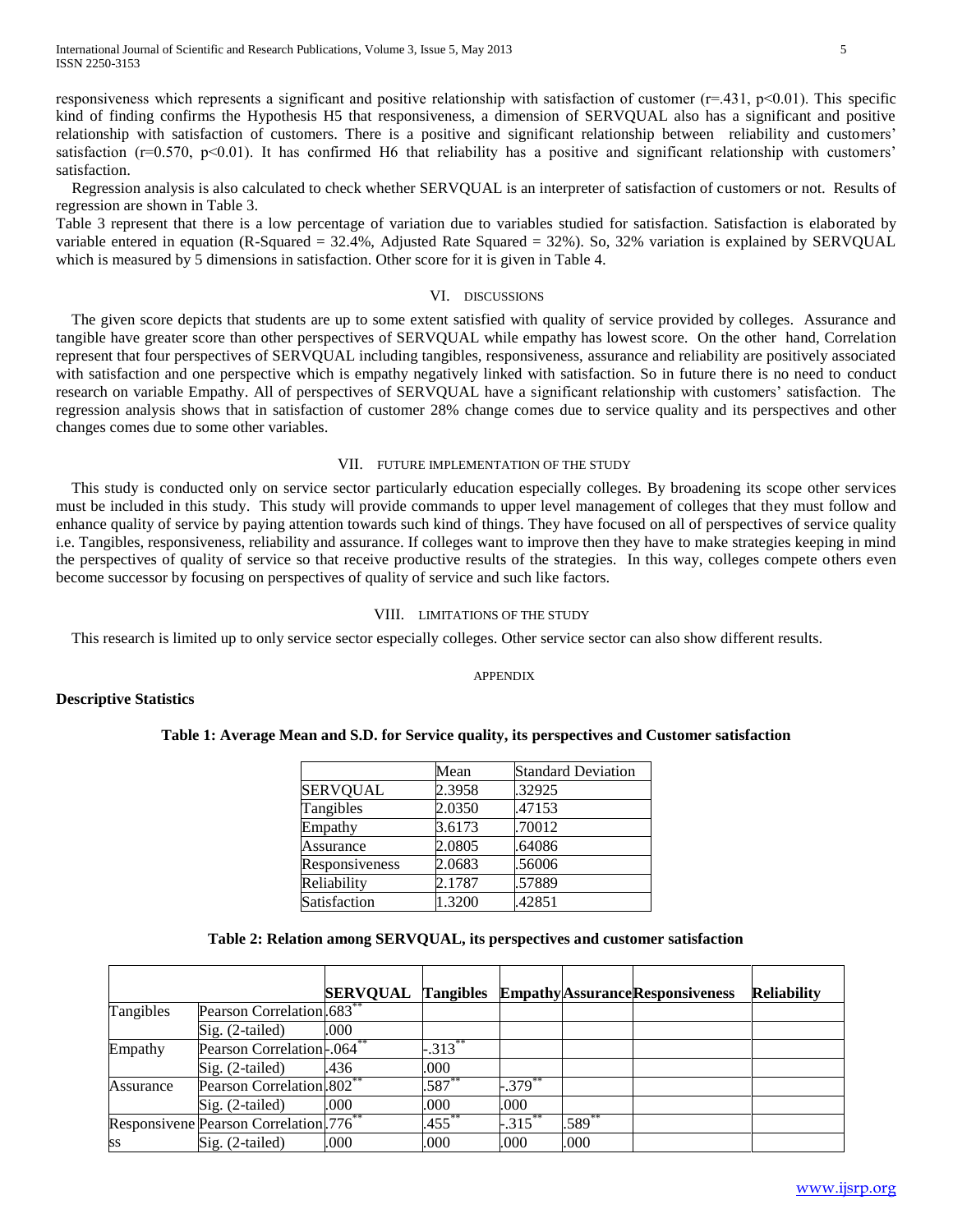| Reliability  | Pearson Correlation.722 <sup>**</sup> |      | $4.11*$ <sup>**</sup><br>.411 | $.415^{\degree}$ | .581                | $.591$ <sup>*</sup>         |            |
|--------------|---------------------------------------|------|-------------------------------|------------------|---------------------|-----------------------------|------------|
|              | Sig.<br>$(2-tailed)$                  | 000  | .000                          | .000             | .000                | 000                         |            |
| Satisfaction | Pearson Correlation. 570 <sup>*</sup> |      | .446                          | $-.328$ **       | $.599$ <sup>*</sup> | $1.421$ <sup>2</sup><br>401 | $.570^{6}$ |
|              | Sig.<br>(2-tailed)                    | .000 | .000                          | .000             | .000                | .000                        | .000       |

\*\*. Correlation is significant at the 0.01 level (2-tailed).

\*. Correlation is significant at the 0.05 level (2-tailed).

#### **Table 3: Regression study (Satisfaction as dependent variable)**

| Regression | R<br>- auare د                        | Square<br>$\alpha$ uste $\alpha$ .<br>n | Estimate<br>standar<br>Error<br>01<br>the<br>- |
|------------|---------------------------------------|-----------------------------------------|------------------------------------------------|
| .570       | 22 <sub>0</sub><br><b>.</b><br>$\sim$ | .320                                    | $\sqrt{2}$<br>L334U                            |

#### **Table 4: Regression Analysis**

| nt c<br>Æ<br><b>via</b> | зеta<br>$-$<br>⊧∩≁ |         | .1 ព |
|-------------------------|--------------------|---------|------|
| ⊿≏<br>᠇<br>. .          | noo<br>JOC         | $- - -$ |      |

Dependent Variable (Satisfaction)

#### REFERENCES

- [1] Andreassen, T.W. (2000), "Antecedents to satisfaction with service recovery", European Journal of Marketing, Vol. 34 No. ½, pp.156-75.
- [2] Anderson, E.W., Fornell, C. and Lehmann, D.R. (1994), Customer satisfaction, market share, and profitability: findings from Sweden", Journal of Marketing, Vol. 58, July, pp. 53-66.
- [3] Armstrong, G. & Kotler, P. (1996), Principles of Marketing Seventh edition.), Prentice Hall, India.
- [4] Asubonteng, P., McCleary, K.J. & Swan, J.E. 1996. SERVQUAL revisited: a critical review of service quality. Journal of Services Marketing. 10 (6): 62-81.
- [5] Bitner M.J. & Zeithaml, V.A. (3<sup>rd</sup> ed.) 2003. Service Marketing. New Delhi: Tata MCGraw Hill.
- [6] Bitner, M.J. and Hubert, A.R. (1994). "Encounter satisfaction versus overall satisfaction versus quality", in Rust, R.T. and Oliver, R.L. (Eds), Service Quality: New Directions in Theory and Practice, Sage Publications, London, London, pp. 72-94.
- [7] Bolton, R.N., & Drew (1991). A multistage model of customers' of service quality and value. Journal of Consumer Research, 17: 375-384.
- [8] Cronin Jr J.J. , Taylor SA. Measuring service quality: A reexamination and extension. Journal of Marketing 1992;56 (July): 55-68.
- [9] Gronroos, C. (1984), Strategic Management and Marketing in the Service Sector, Chartwell-Bratt, London.
- [10] Gronroos, C. (1983), Strategic Management and Marketing in the Service Sector, Swedish School of Economics and Business Administration, Helsingfors, Report No. 83-104.
- [11] Gummesson, E. (1993), Quality Management in Service Organizations: An Interpretation of the Service Quality Phenomenon and a Synthesis of International Research, International Service Quality Association, Karlstad, Sweden.
- [12] Heskett, J.L., Jones, T.O., Loveman, G.W., Sasser, W.E. Jr and Schlesinger, L.A.(1994), "Putting the service profit chain to work", Harvard Business Review, March-April, 105-11.
- [13] Heskett, J.L., Sasser, W.E. and Hart, C.W.L. (1990), Breakthrough Service, The Free Press, New York, NY.
- [14] Kettinger, W.J. & Lee C.C.1994. Perceived service quality and user satisfaction with the information services functions. Decision Sciences, 25 (5/6): 737-66.
- [15] Nelson,E.,Rust, R.T., Zahorik, A.J,, Rose, R., Batalden, P. and Siemanski, B.A. (1992)," Do patient perceptions of quality relate to hospital financial performance" , Journal of Health Care Marketing, December, 42-9.
- [16] Oliver Rl. A conceptual model of service quality and service satisfaction: Compatible goals, different concepts. In: Swartz TA, Brown DE, Brown SW, ed., Advances in Marketing and Management Greenwich, CT: JAI Press, Inc., 1993: 65-85.
- [17] Parasuraman, A., Zeithaml, V.A. & Berry L.L. 1991. Alternative scales for measuring Service quality: A comparative assessment based on psychometric and diagnostic criteria. Journal of Retailing, 70, 201-230.
- [18] Parasuraman, A., Zeithaml, V.A. and Berry, L.L. (1988). SERVQUAL: A Multiple-Item Scale for Measuring Consumer Perceptions of Service Quality. Journal of Retailing. 64(1): 12-40.
- [19] Reicheld,F.F. and Sasser, W.E. Jr (1990), "Zero defections comes to services", Harvard Business Review September-October,pp.105-11.
- [20] Rust, R.T. Zahorik, A.J. and Keiningham, T.L. (1995), "Return on quality (ROQ): making service quality financially accountable", Journal of Marketing, Vol 59 No.2, pp.58-70.
- [21] Rust, R.T. and Zahoirk, A.J. (1993), "Customer satisfaction, customer retention and market share", Journal of Retailing, Vol. 69, Summer, pp. 193-215.
- [22] Schneider,B. and Bowen, D.E. (1995) Winning the Service Game, HBS Press, Boston, MA.
- [23] Shepherd C.D. Service quality and the sales force: A tool for competitive advantage. Journal of Personal Selling & Sales Management 1999; 19(3)73-82.
- [24] Storbacka, K., Strandvik, T. and Gronroos, C.(1994), "Managing customer relationships for profit: the dynamics of relationship quality", International Journal of Service Industry Management, Vol.5 No.5, pp.21-38.
- [25] Sureshchandar, G.S., Rajendran, C. & Anantharaman, R. N. 2003. The relationship between service quality and customer satisfaction a factor specific approach. Journal of Service Marketing, 16 (4): 363-379.
- [26] (Syed Saad Andaleeb and Carolyn Conway, 2010) Sam and Irene Black School of Business, Penn State Erie, The Behrend College, Erie, Pennsylvania, USA, Journal of Services Marketing 20/1 (2006) 3-11.